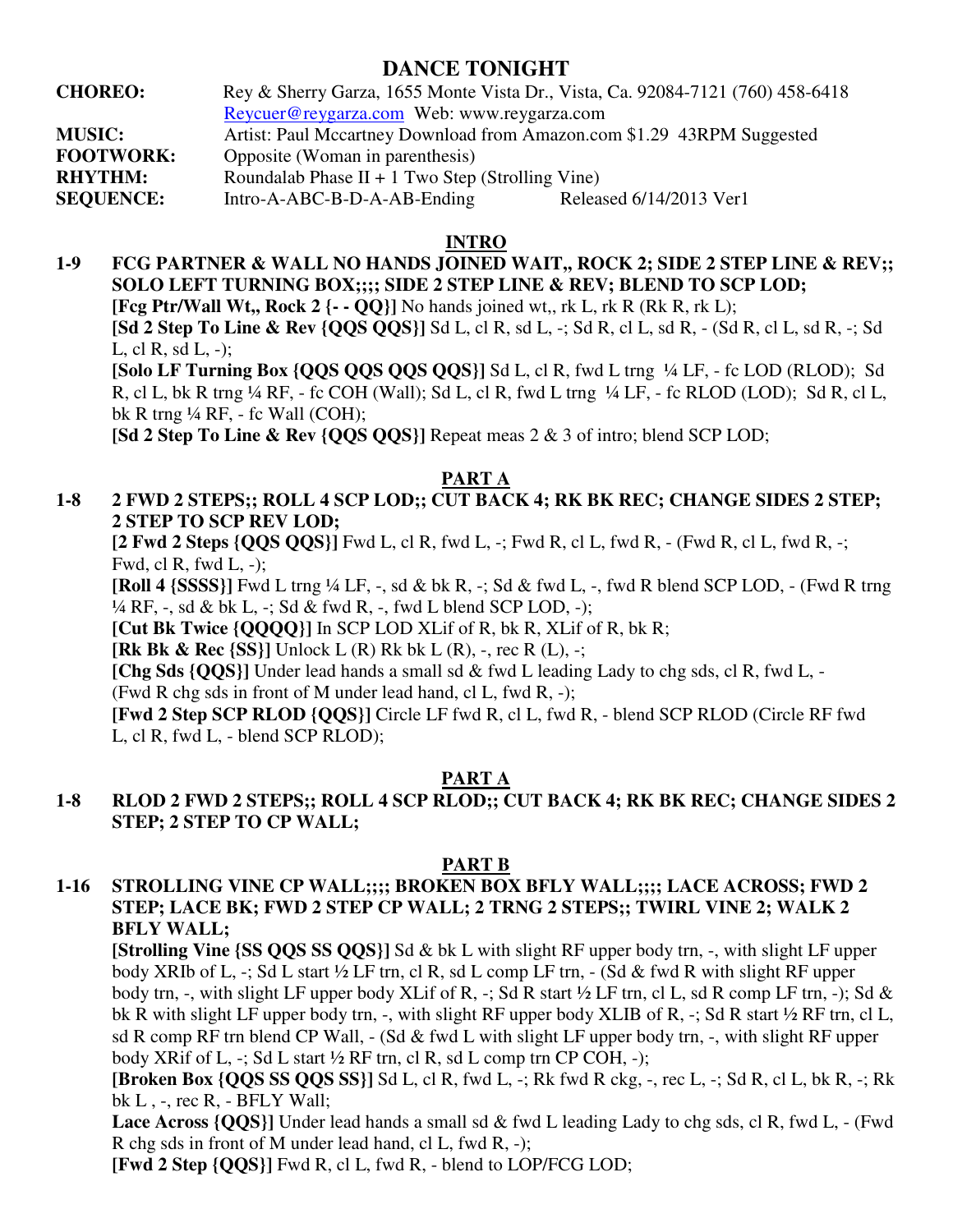## **Part B Cont**

 **[Lace Back {QQS}]** Under trailing hands small sd & fwd L leading Lady to chg sds, cl R, fwd L, - (Fwd R chg sds in front of M under trailing hands, cl L, fwd R, -);

 **[Fwd 2 Step {QQS}]** Fwd R, cl L, fwd R, blend CP Wall;

**[2 Turning 2 Steps SCP LOD {QQS QQS}]** Sd L, cl R start RF trn, sd & bk R trng RF to fc COH, -; Sd R, cl L start RF trn, sd & fwd R betw Lady's feet blend BFLY Wall, - (Sd R, cl L start RF trn, sd & fwd R betw M's feet trng RF to fc wall, -; Sd L, cl R start RF trn, sd & bk L blend BFLY Wall, -); **[Twirl Vine 2 & Walk 2 BFLY/Wall {SS SS}]** Sd L lead Lady to trn RF under lead hands, -, XRib of L,  $-$ ; Sd & fwd L,  $-$ , fwd R trn blend to BFLY/Wall,  $-$  (Sd & fwd R start a full RF trn,  $-$ , sd & bk L comp trn,  $-$ ; Sd & fwd R,  $-$ , fwd L trn blend to BFLY/COH,  $-$ );

# **PART C**

# **1-8 FC TO FC; ON AROUND TO FC REV LOD; BK HITCH 3; 2 FWD 2 STEPS;; SCISS THRU; OP VINE 4 CP WALL;;**

 **[Fc to Fc {QQS}]** Sd L, cl R, sd & fwd L trng 3/8 LF DC, - (Sd R, cl L, sd & fwd R trng 3/8 RF DW, -); **[On Around Fc Rev LOD {QQS}]** Sd R, cl L, sd & bk R trng 3/8 LF fc RLOD, - (Sd L, cl R, sd & bk R trng 3/8 fc RLOD, -);

**[Bk Hitch 3 {QQS}]** Bk L, cl R, fwd L, - (Bk R, cl L, fwd R, -);

**[2 Fwd 2 Steps {QQS QQS}]** Fwd R, cl L, fwd R, -; Fwd L, cl R, fwd L, -;

**[Sciss Thru {QQS}]** Trn on weighted foot sd R, cl L to R, thru R, -;

**[Op Vine 4 CP Wall {SSSS}]** Sd L, -, XRib of L, -; Sd L, -, thru R blend CP Wall, -;

## **PART B**

## **1-16 STROLLING VINE CP WALL;;;; BROKEN BOX BFLY WALL;;;; LACE ACROSS; FWD 2 STEP; LACE BK; FWD 2 STEP CP WALL; 2 TRNG 2 STEPS;; TWIRL VINE 2; WALK 2 OP LOD;**

## **PART D**

**1-16 FWD LK FWD TWICE;; HITCH DOUBLE;; FWD HITCH 3; BK 2; BK HITCH 3; WALK 2 CP WALL; TRAVELING BOX OP LOD;;;; CIRCLE AWAY 2 TWO STEPS;; STRUT TOG 4 SCP LOD;;** 

**[Fwd Lock Fwd Twice {QQS QQS}]** Fwd L, XRib of L, fwd L, -; Fwd R, XLib of R, fwd R, -; **[Hitch Double {QQS QQS}]** Fwd L**,** cl R, bk L, -; Bk R, cl L, fwd R, -;

**[Fwd Hitch 3 {QQS}]** Fwd L**,** cl R, bk L, -;

**[Bk 2 {SS}]** Bk R, -, bk L, -;

**[Bk Hitch 3 {QQS}]** Bk R, cl L, fwd L, -;

**[Fwd 2 to CP Wall {SS}]** Fwd L, -, fwd R trn ¼ RF, - CP Wall;

**[Traveling Box {QQS SS QQS SS}]** Sd L, cl R, fwd L, -; Trng RSCP fwd R, -, fwd L, - blend to CP/Wall; Sd R, cl L, bk R, -; Trng SCP fwd L, -, fwd R, - blend to OP LOD;

**[Circle Away 2 Two Steps {QQS QQS}]** Start ¾ LF (RF) circle fwd L, cl R to L, fwd R, -; Cont LF circle fwd R, cl L to R, fwd R to fc ptr wall about 6 feet apart,  $\cdot$ :

**[Strut Tog 4 {SSSS }]** Twd ptr wall fwd L, -, fwd R, -; Fwd L, -, fwd R, - blend SCP LOD;

# **PART A**

## **1-8 2 FWD 2 STEPS;; ROLL 4 SCP LOD;; CUT BACK 4; RK BK REC; CHANGE SIDES 2 STEP; TWO STEP TO SCP REV LOD;**

**PART A** 

**1-8 RLOD 2 FWD 2 STEPS;; ROLL 4 SCP RLOD;; CUT BACK 4; RK BK REC; CHANGE SIDES 2 STEP; 2 STEP TO CP WALL;**